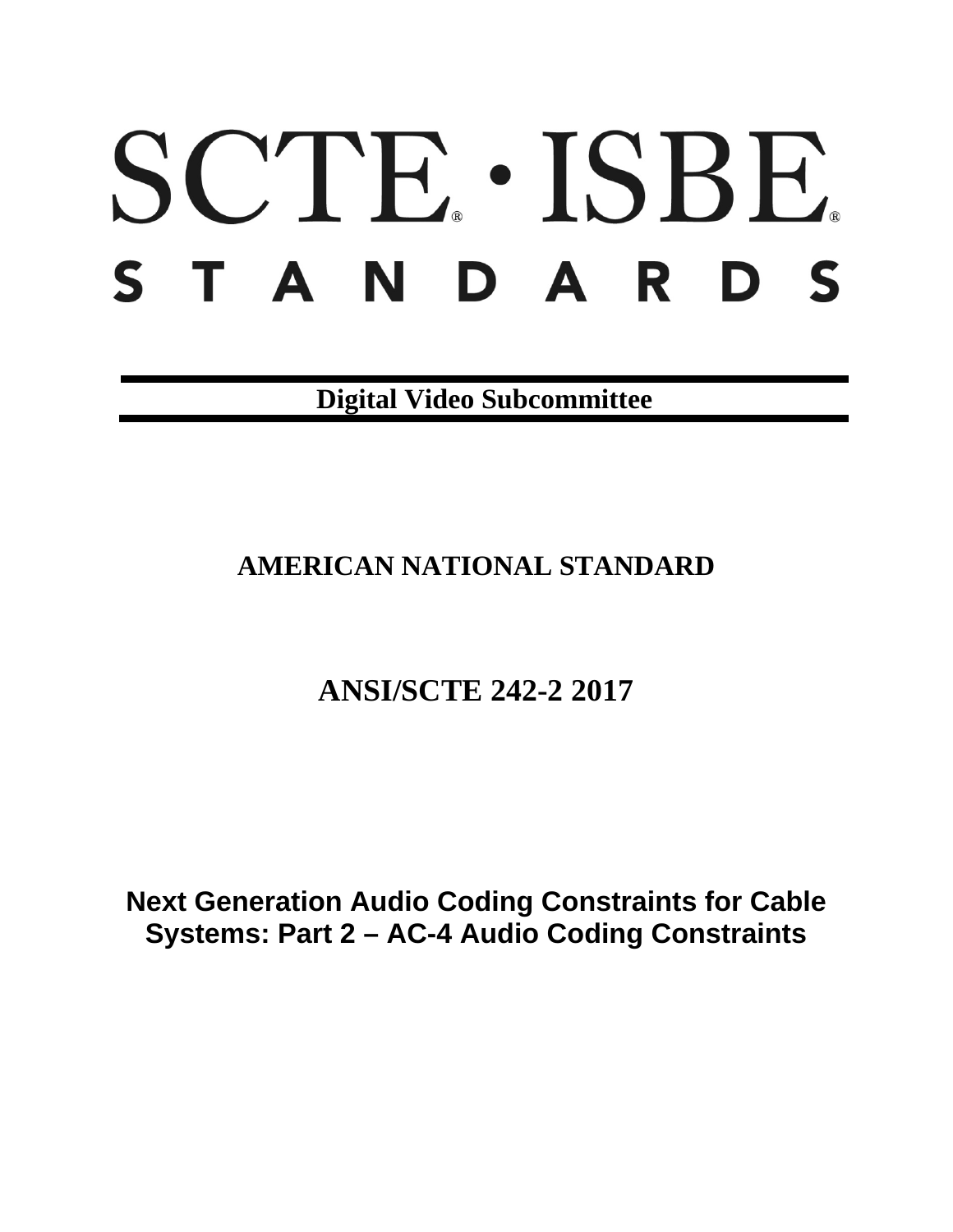## **NOTICE**

<span id="page-1-0"></span>The Society of Cable Telecommunications Engineers (SCTE) / International Society of Broadband Experts (ISBE) Standards and Operational Practices (hereafter called "documents") are intended to serve the public interest by providing specifications, test methods and procedures that promote uniformity of product, interchangeability, best practices and ultimately the long-term reliability of broadband communications facilities. These documents shall not in any way preclude any member or non-member of SCTE•ISBE from manufacturing or selling products not conforming to such documents, nor shall the existence of such standards preclude their voluntary use by those other than SCTE•ISBE members.

SCTE•ISBE assumes no obligations or liability whatsoever to any party who may adopt the documents. Such adopting party assumes all risks associated with adoption of these documents, and accepts full responsibility for any damage and/or claims arising from the adoption of such documents.

Attention is called to the possibility that implementation of this document may require the use of subject matter covered by patent rights. By publication of this document, no position is taken with respect to the existence or validity of any patent rights in connection therewith. SCTE•ISBE shall not be responsible for identifying patents for which a license may be required or for conducting inquiries into the legal validity or scope of those patents that are brought to its attention.

Patent holders who believe that they hold patents which are essential to the implementation of this document have been requested to provide information about those patents and any related licensing terms and conditions. Any such declarations made before or after publication of this document are available on the SCTE•ISBE web site at [http://www.scte.org.](http://www.scte.org/)

All Rights Reserved

© Society of Cable Telecommunications Engineers, Inc. 2017 140 Philips Road Exton, PA 19341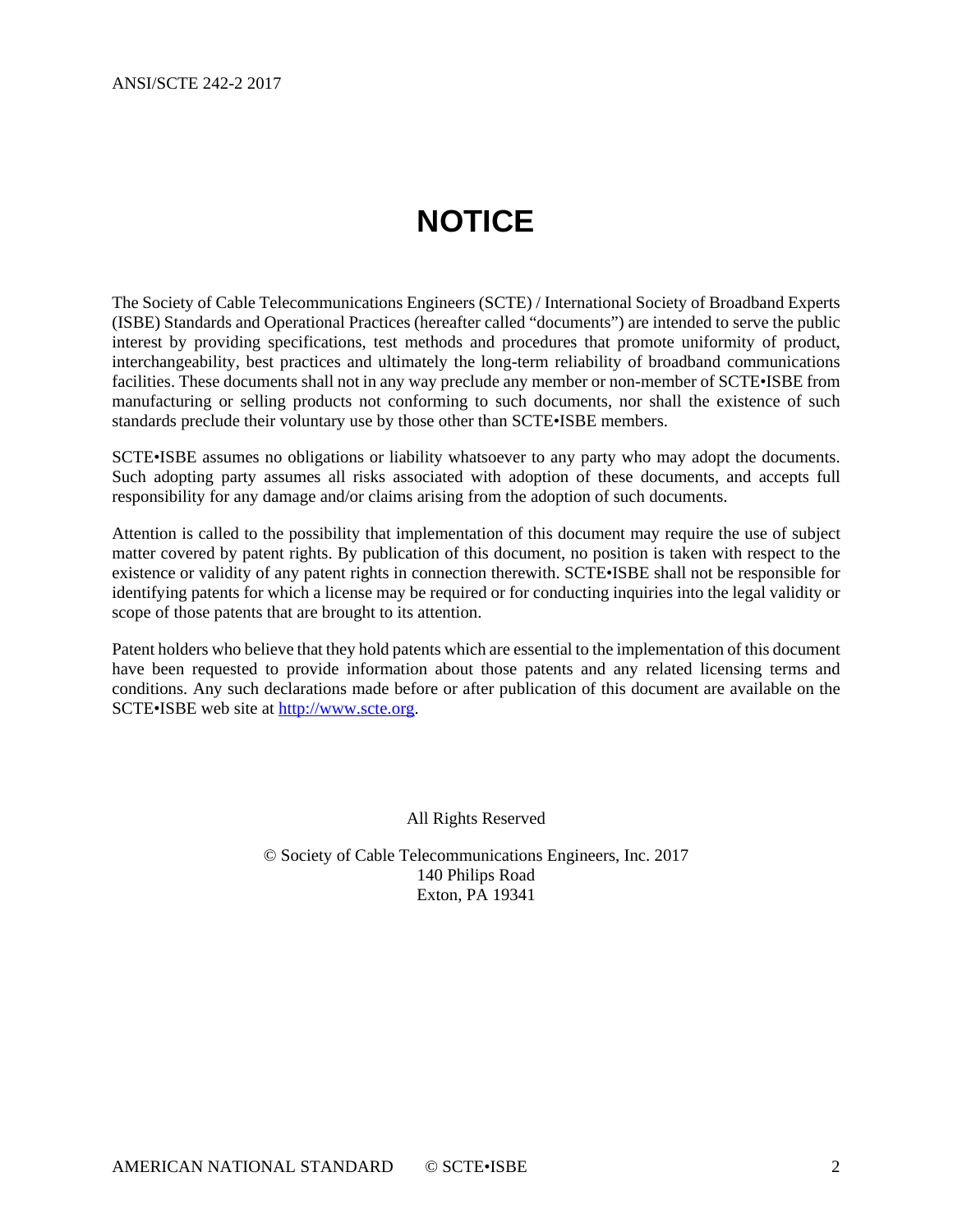### **Table of Contents**

| <b>Title</b> |                                                                                                                                                                                                                                      | <b>Page Number</b> |
|--------------|--------------------------------------------------------------------------------------------------------------------------------------------------------------------------------------------------------------------------------------|--------------------|
|              | NOTICE <b>All and the Contract Contract Contract Contract Contract Contract Contract Contract Contract Contract Contract Contract Contract Contract Contract Contract Contract Contract Contract Contract Contract Contract Cont</b> |                    |
| $1_{-}$      |                                                                                                                                                                                                                                      |                    |
|              | 1.1.                                                                                                                                                                                                                                 |                    |
| 2.           |                                                                                                                                                                                                                                      |                    |
|              |                                                                                                                                                                                                                                      |                    |
|              |                                                                                                                                                                                                                                      |                    |
| 3.           |                                                                                                                                                                                                                                      |                    |
|              |                                                                                                                                                                                                                                      |                    |
| 4.           |                                                                                                                                                                                                                                      | 5                  |
| 5.           |                                                                                                                                                                                                                                      | 5                  |
|              |                                                                                                                                                                                                                                      | 5                  |
| 6.           |                                                                                                                                                                                                                                      | 5                  |
| 7.           |                                                                                                                                                                                                                                      | 5                  |
|              |                                                                                                                                                                                                                                      | 5                  |
|              |                                                                                                                                                                                                                                      | 6                  |
|              |                                                                                                                                                                                                                                      | 6                  |
|              |                                                                                                                                                                                                                                      | 6                  |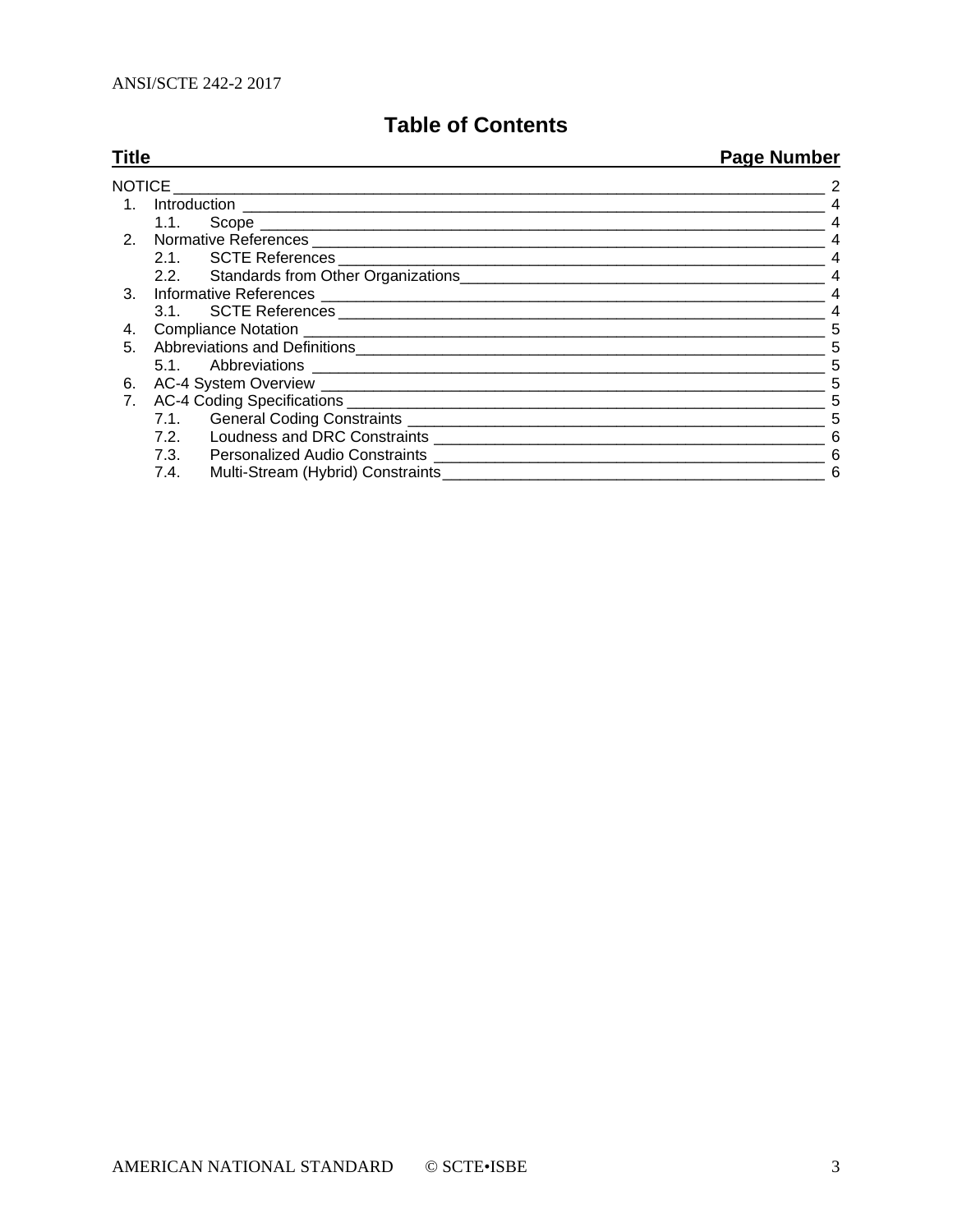#### <span id="page-3-0"></span>**1. Introduction**

#### <span id="page-3-1"></span>**1.1. Scope**

This document is part two of a three-part standard that specifies the coding constraints of Next Generation Audio system for cable television. In conjunction with SCTE 242-1 2017 [\[1\],](#page-3-7) this document defines the coding constraints on AC-4 for cable television.

The carriage of the streams described in this specification is defined in SCTE 243-2 2017 [\[9\]](#page-3-8) in conjunction with SCTE 243-1 2017 [\[8\].](#page-3-9)

#### <span id="page-3-2"></span>**2. Normative References**

The following documents contain provisions, which, through reference in this text, constitute provisions of this document. At the time of Subcommittee approval, the editions indicated were valid. All documents are subject to revision; and while parties to any agreement based on this document are encouraged to investigate the possibility of applying the most recent editions of the documents listed below, they are reminded that newer editions of those documents might not be compatible with the referenced version.

#### <span id="page-3-3"></span>**2.1. SCTE References**

<span id="page-3-7"></span>[1] SCTE 242-1 2017, Next Generation Audio Coding Constraints for Cable Systems: Part 1 – Introduction and Common Constraints

#### <span id="page-3-4"></span>**2.2. Standards from Other Organizations**

- <span id="page-3-11"></span>[2] ATSC S34-187r12, ATSC Candidate Standard: A/342 Part 1, Audio Common Elements
- <span id="page-3-12"></span>[3] ATSC S34-188r7, ATSC Candidate Standard: A/342 Part 2, AC-4 System
- <span id="page-3-14"></span>[4] ATSC A/85:2013, ATSC Recommended Practice: Techniques for Establishing and Maintaining Audio Loudness for Digital Television
- <span id="page-3-13"></span>[5] ETSI TS 103 190-1 V1.2.1 (2015-06), Digital Audio Compression (AC-4) Standard; Part 1: Channel based coding
- <span id="page-3-10"></span>[6] ETSI TS 103 190-2 V1.1.1 (2015-08-30), Digital Audio Compression (AC-4) Standard; Part 2: Immersive and personalized audio

#### <span id="page-3-5"></span>**3. Informative References**

The following documents might provide valuable information to the reader but are not required when complying with this document.

#### <span id="page-3-6"></span>**3.1. SCTE References**

- [7] ANSI/SCTE 54 2015, Digital Video Service Multiplex and Transport Subsystem Standard for Cable Television
- <span id="page-3-9"></span>[8] SCTE 243-1 2017, Next Generation Audio Carriage Constraints for Cable Systems: Part 1 – Common Transport Signaling
- <span id="page-3-8"></span>[9] SCTE 243-2 2017, Next Generation Audio Carriage Constraints: Part 2 – AC-4 Audio Carriage Constraints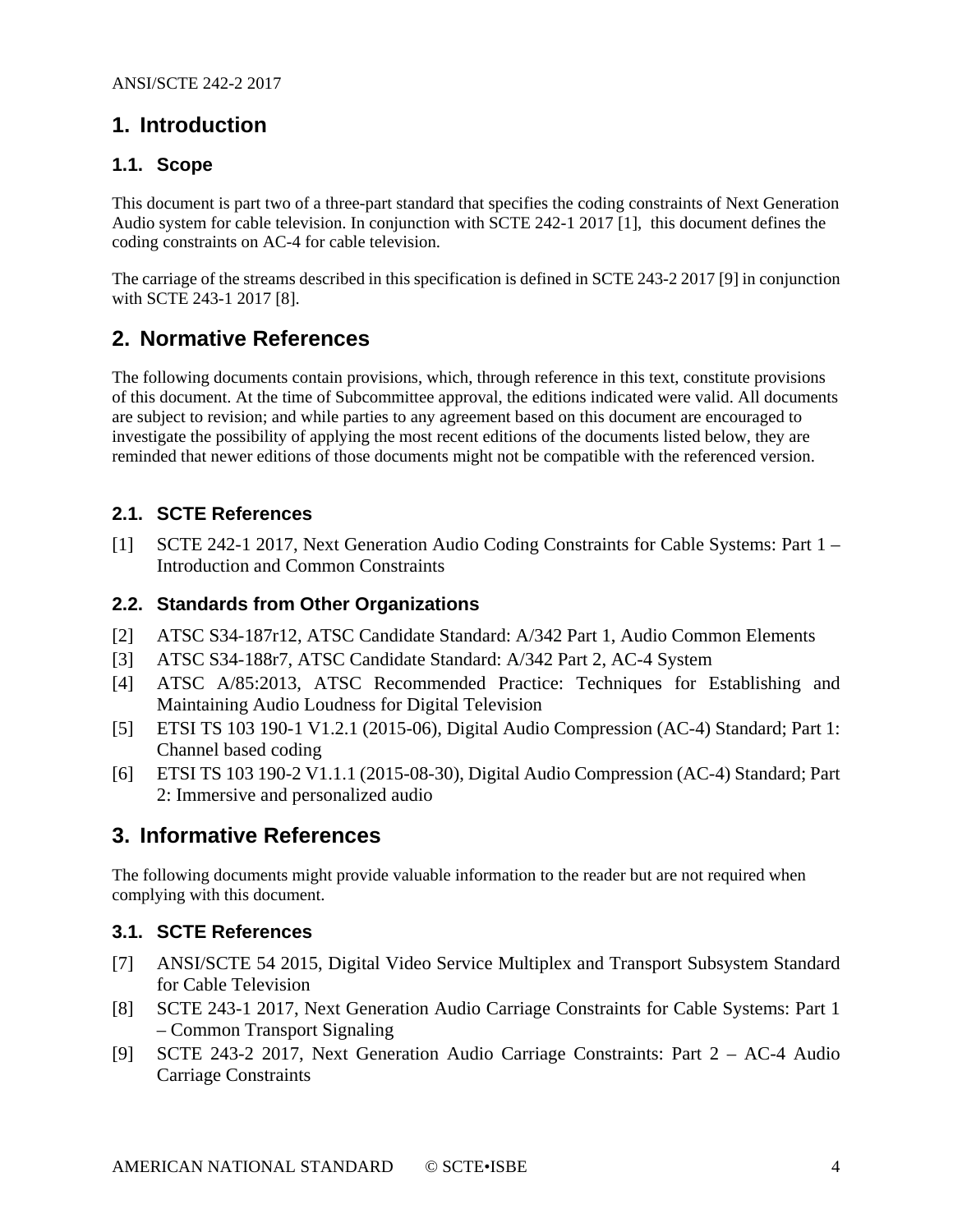#### <span id="page-4-0"></span>**4. Compliance Notation**

| shall      | This word or the adjective "required" means that the item is an        |
|------------|------------------------------------------------------------------------|
|            | absolute requirement of this document.                                 |
| shall not  | This phrase means that the item is an absolute prohibition of this     |
|            | document.                                                              |
| forbidden  | This word means the value specified shall never be used.               |
|            | This word or the adjective "recommended" means that there may exist    |
|            | valid reasons in particular circumstances to ignore this item, but the |
| should     | full implications should be understood and the case carefully weighted |
|            | before choosing a different course.                                    |
|            | This phrase means that there may exist valid reasons in particular     |
| should not | circumstances when the listed behavior is acceptable or even useful,   |
|            | but the full implications should be understood and the case carefully  |
|            | weighed before implementing any behavior described with this label.    |
|            | This word or the adjective "optional" means that this item is truly    |
|            | optional. One vendor may choose to include the item because a          |
| may        | particular marketplace requires it or because it enhances the product, |
|            | for example; another vendor may omit the same item.                    |
|            | Use is permissible for legacy purposes only. Deprecated features may   |
| deprecated | be removed from future versions of this document. Implementations      |
|            | should avoid use of deprecated features.                               |

#### <span id="page-4-1"></span>**5. Abbreviations and Definitions**

#### <span id="page-4-2"></span>**5.1. Abbreviations**

| meers<br>лv<br>ות י<br>- ت<br>_____ |
|-------------------------------------|
|-------------------------------------|

#### <span id="page-4-3"></span>**6. AC-4 System Overview**

AC-4 is a highly efficient audio codec that supports legacy channel-based content, object-based and channel-based immersive content, personalized content, and advanced metadata as defined in ETSI TS 103 190-2 [\[6\].](#page-3-10)

A complete description of the AC-4 system features is available in ATSC A/342 Part 1 [\[2\]](#page-3-11) section 5.1 and A/342 Part 2 [\[3\]](#page-3-12) section 4.

#### <span id="page-4-4"></span>**7. AC-4 Coding Specifications**

AC-4 audio elementary streams shall comply with the syntax and semantics contained in ETSI TS 103 190-2 [\[6\]](#page-3-10) , as well as the parts of ETSI TS 103 190-1 [\[5\]](#page-3-13) referenced by ETSI TS 103 190-2 [\[6\]](#page-3-10) , as constrained in the following sections.

#### <span id="page-4-5"></span>**7.1. General Coding Constraints**

AC-4 audio elementary streams shall comply with the constraints defined in ATSC A/342 Part 2 [\[3\],](#page-3-12) Section 5.2.